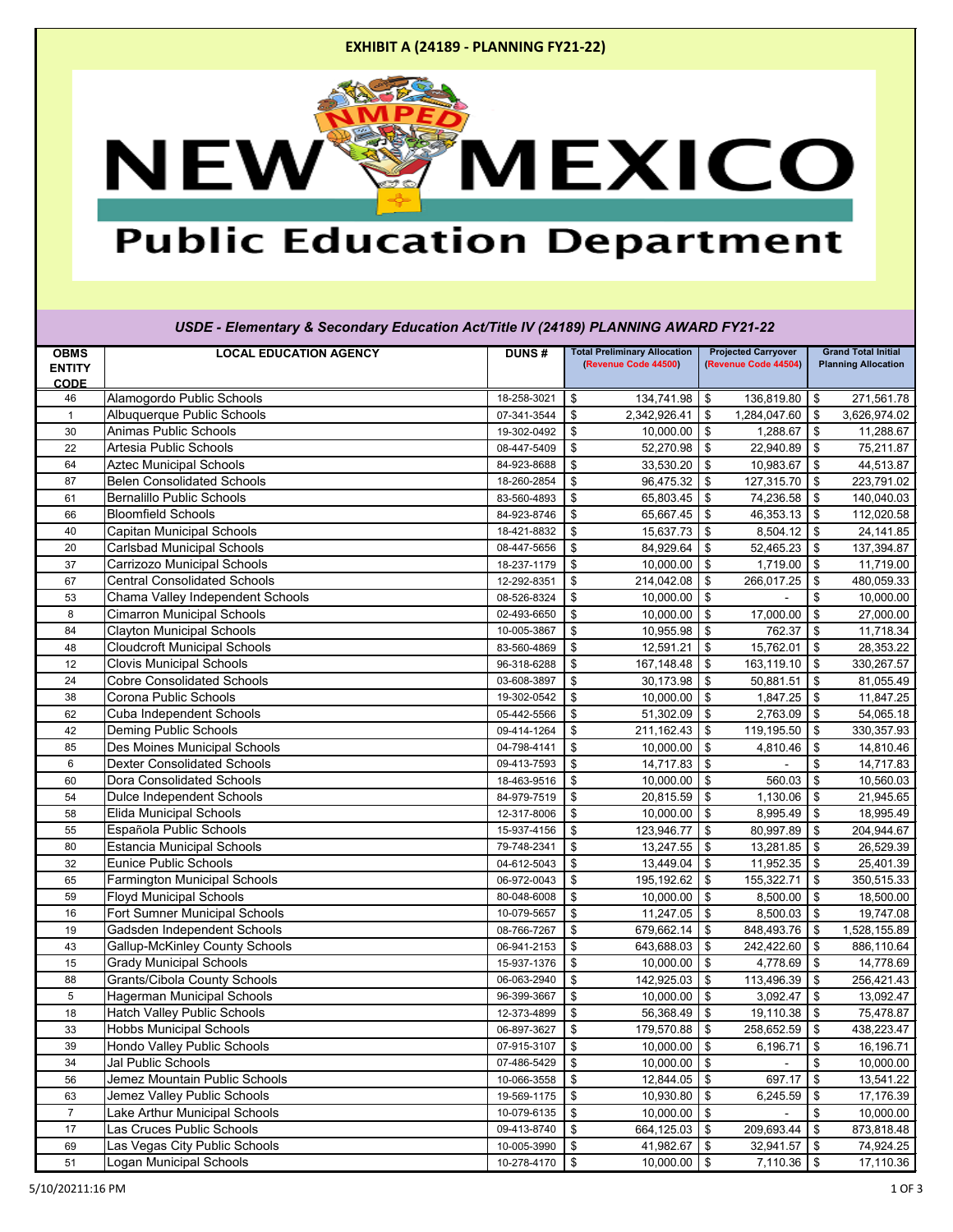### **EXHIBIT A (24189 - PLANNING FY21-22)**



# **Public Education Department**

| USDE - Elementary & Secondary Education Act/Title IV (24189) PLANNING AWARD FY21-22 |                                            |              |                                                             |                                                    |                                                          |  |
|-------------------------------------------------------------------------------------|--------------------------------------------|--------------|-------------------------------------------------------------|----------------------------------------------------|----------------------------------------------------------|--|
| <b>OBMS</b><br><b>ENTITY</b><br><b>CODE</b>                                         | <b>LOCAL EDUCATION AGENCY</b>              | <b>DUNS#</b> | <b>Total Preliminary Allocation</b><br>(Revenue Code 44500) | <b>Projected Carryover</b><br>(Revenue Code 44504) | <b>Grand Total Initial</b><br><b>Planning Allocation</b> |  |
| 29                                                                                  | Lordsburg Municipal Schools                | 09-413-5670  | \$<br>17,715.03                                             | $\sqrt{3}$<br>29,682.27                            | 47,397.30<br>\$                                          |  |
| 41                                                                                  | Los Alamos Public Schools                  | 07-338-7409  | \$<br>10,000.00                                             | $\sqrt[6]{3}$<br>8,984.08                          | $\sqrt{3}$<br>18,984.08                                  |  |
| 86                                                                                  | Los Lunas Public Schools                   | 08-146-6427  | \$<br>145,400.03                                            | $\sqrt{3}$<br>124,222.94                           | $\sqrt{3}$<br>269,622.96                                 |  |
| 21                                                                                  | <b>Loving Municipal Schools</b>            | 10-060-5997  | $\sqrt[6]{\frac{1}{2}}$<br>10,000.00                        | 11,050.00<br>$\sqrt[6]{3}$                         | \$<br>21,050.00                                          |  |
| 31                                                                                  | <b>Lovington Municipal Schools</b>         | 12-351-4762  | \$<br>44,509.84                                             | 67,567.38<br>\$                                    | \$<br>112,077.22                                         |  |
| 75                                                                                  | Magdalena Municipal Schools                | 07-645-1756  | $\sqrt[6]{3}$<br>25,755.75                                  | $\sqrt[6]{3}$<br>21,546.97                         | $\sqrt[6]{3}$<br>47,302.72                               |  |
| 11                                                                                  | <b>Maxwell Municipal Schools</b>           | 10-005-4055  | \$<br>10,000.00                                             | $\frac{3}{2}$<br>1,515.59                          | $\sqrt[6]{\frac{1}{2}}$<br>11,515.59                     |  |
| 14                                                                                  | <b>Melrose Municipal Schools</b>           | 10-060-6003  | $\frac{1}{2}$<br>10,000.00                                  | $\sqrt[6]{3}$<br>3,588.59                          | $\sqrt[6]{\frac{1}{2}}$<br>13,588.59                     |  |
| 78                                                                                  | <b>Mesa Vista Consolidated Schools</b>     | 05-821-1590  | $\sqrt[6]{\frac{1}{2}}$<br>10,000.00                        | \$                                                 | $\$\$<br>10,000.00                                       |  |
| 44                                                                                  | Mora Independent Schools                   | 09-414-3401  | $\frac{1}{2}$<br>10,000.00                                  | $\sqrt[6]{3}$<br>8,500.07                          | \$<br>18,500.07                                          |  |
| 81                                                                                  | Moriarty-Edgewood School District          | 01-122-4219  | $\sqrt[6]{3}$<br>49,969.09                                  | $\sqrt[6]{3}$<br>38,073.86                         | \$<br>88,042.96                                          |  |
| 82                                                                                  | <b>Mountainair Public Schools</b>          | 12-361-3127  | $\frac{1}{2}$<br>14,726.46                                  | $\sqrt[6]{3}$<br>15,841.99                         | \$<br>30,568.45                                          |  |
| 70                                                                                  | Pecos Independent School District          | 05-494-0481  | $\frac{1}{2}$<br>13,447.12                                  | \$<br>14,612.42                                    | \$<br>28,059.54                                          |  |
| 77                                                                                  | Peñasco Independent Schools                | 79-937-8146  | $\sqrt[6]{\frac{1}{2}}$<br>15,435.06                        | $\sqrt[6]{3}$<br>20,680.24                         | $\sqrt{3}$<br>36,115.30                                  |  |
| 72                                                                                  | Pojoaque Valley Public Schools             | 08-195-9579  | $\frac{1}{2}$<br>22,659.78                                  | $\sqrt{3}$<br>7,652.50                             | \$<br>30,312.28                                          |  |
| 57                                                                                  | <b>Portales Municipal Schools</b>          | 12-361-1816  | $\sqrt[6]{3}$<br>78,993.03                                  | $\sqrt[6]{3}$<br>23,174.05                         | \$<br>102,167.09                                         |  |
| 3                                                                                   | Quemado Independent Schools                | 01-682-0532  | \$<br>11,113.42                                             | $\sqrt[6]{3}$<br>6,824.59                          | \$<br>17,938.01                                          |  |
| 79                                                                                  | Questa Independent Schools                 | 86-767-6298  | $\frac{1}{2}$<br>12,331.23                                  | $\sqrt[6]{3}$<br>11,214.09                         | \$<br>23,545.32                                          |  |
| 9                                                                                   | Raton Public Schools                       | 12-296-2160  | $\sqrt[6]{\frac{1}{2}}$<br>22,982.19                        | \$<br>2,967.74                                     | $\sqrt{3}$<br>25,949.93                                  |  |
| $\overline{2}$                                                                      | <b>Reserve Independent Schools</b>         | 12-75-71342  | $\frac{1}{2}$<br>10,000.00                                  | 9,460.55<br>$\sqrt{3}$                             | \$<br>19,460.55                                          |  |
| 83                                                                                  | Rio Rancho Public Schools                  | 83-560-4810  | $\sqrt[6]{\frac{1}{2}}$<br>160,978.22                       | \$<br>129,300.89                                   | $\frac{1}{2}$<br>290,279.10                              |  |
| 4                                                                                   | <b>Roswell Independent Schools</b>         | 07-138-5249  | $\frac{1}{2}$<br>232,883.42                                 | 133,579.65<br>\$                                   | $\sqrt[6]{\frac{1}{2}}$<br>366,463.07                    |  |
| 27                                                                                  | <b>Roy Municipal Schools</b>               | 12-334-4574  | $\sqrt[6]{2}$<br>10,000.00                                  | $\sqrt[6]{3}$<br>17,000.00                         | $\sqrt[6]{3}$<br>27,000.00                               |  |
| 36                                                                                  | <b>Ruidoso Municipal Schools</b>           | 10-155-4744  | $\frac{1}{2}$<br>39,484.33                                  | \$<br>42,720.17                                    | $\sqrt{3}$<br>82,204.50                                  |  |
| 52                                                                                  | San Jon Municipal Schools                  | 10-060-6029  | $\frac{1}{2}$<br>10,000.00                                  | $\sqrt{3}$<br>13,879.68                            | $\sqrt{3}$<br>23,879.68                                  |  |
| 71                                                                                  | Santa Fe Public Schools                    | 09-714-4281  | $\sqrt[6]{\frac{1}{2}}$<br>205,478.97                       | 73,530.34<br>\$                                    | $\vert \$$<br>279,009.31                                 |  |
| 25                                                                                  | Santa Rosa Consolidated Schools            | 03-612-5920  | l \$<br>15,249.22   \$                                      | 10,567.79                                          | $\sqrt{3}$<br>25,817.00                                  |  |
| 23                                                                                  | <b>Silver Consolidated School District</b> | 78-047-0423  | $\sqrt[6]{3}$<br>69,641.97 $\frac{1}{9}$                    |                                                    | $\sqrt[6]{3}$<br>69,641.97                               |  |
| 74                                                                                  | <b>Socorro Consolidated Schools</b>        | 04-070-5303  | 68,098.16<br>$\boldsymbol{\mathsf{\$}}$                     | $\sqrt[6]{3}$<br>14,735.84                         | $\sqrt{3}$<br>82,834.00                                  |  |
| 10                                                                                  | <b>Springer Municipal Schools</b>          | 18-262-0369  | $\boldsymbol{\mathsf{\$}}$<br>$10,000.00$ \$                | 17,000.00                                          | $\sqrt{3}$<br>27,000.00                                  |  |
| 76                                                                                  | <b>Taos Municipal Schools</b>              | 19-329-1002  | $\sqrt[6]{3}$<br>73,736.00                                  | $\sqrt{3}$<br>66,481.59                            | $\sqrt{3}$<br>140,217.58                                 |  |
| 35                                                                                  | <b>Tatum Municipal Schools</b>             | 10-005-4170  | 10,000.00<br>$\sqrt[6]{3}$                                  | $\sqrt{3}$<br>8,500.03                             | $\sqrt{3}$<br>18,500.03                                  |  |
| 13                                                                                  | <b>Texico Municipal Schools</b>            | 18-261-9114  | $11,744.16$ \$<br>$\sqrt[6]{3}$                             | 3,756.07                                           | $\sqrt{3}$<br>15,500.23                                  |  |
| 73                                                                                  | Truth or Consequences Municipal Schools    | 10-005-4196  | 54,287.63<br>$\frac{1}{2}$                                  | $\sqrt[6]{3}$<br>45,902.89                         | $\sqrt[6]{\frac{1}{2}}$<br>100,190.52                    |  |
| 49                                                                                  | <b>Tucumcari Public Schools</b>            | 09-414-4391  | $\frac{3}{2}$<br>39,628.08                                  | $\sqrt[6]{3}$<br>2,270.54                          | $\sqrt{3}$<br>41,898.62                                  |  |
| 47                                                                                  | <b>Tularosa Municipal Schools</b>          | 10-837-6617  | $\sqrt[6]{3}$<br>39,125.61                                  | 25,366.24<br>$\sqrt[6]{3}$                         | $\sqrt{3}$<br>64,491.85                                  |  |
| 26                                                                                  | Vaughn Municipal Schools                   | 10-005-4220  | 10,000.00<br>$\boldsymbol{\mathsf{S}}$                      | \$<br>8,500.00                                     | $\sqrt{3}$<br>18,500.00                                  |  |
| 45                                                                                  | Wagon Mound Public Schools                 | 10-005-4238  | 10,000.00<br>$\sqrt[6]{3}$                                  | $\sqrt{3}$<br>8,500.00                             | 18,500.00<br>$\sqrt{3}$                                  |  |
| 68                                                                                  | West Las Vegas Public Schools              | 06-942-2491  | 65,824.20<br>$\frac{1}{2}$                                  | $\sqrt[6]{3}$<br>51,969.19                         | $\sqrt{3}$<br>117,793.39                                 |  |
| 89                                                                                  | Zuni Public School District                | 10-504-2907  | $\sqrt{3}$<br>78,310.38                                     | $$^{\circ}$<br>112,128.85                          | $\sqrt{3}$<br>190,439.23                                 |  |
|                                                                                     | <b>STATE CHARTERS</b>                      |              |                                                             |                                                    |                                                          |  |
| 580-001                                                                             | 21st Century Public Academy                | 06-603-3031  | $\sqrt[6]{3}$<br>10,000.00                                  | $\sqrt{3}$                                         | \$<br>10,000.00                                          |  |
| 528-001                                                                             | Albuquerque Bilingual Academy              | 01-594-6921  | $\sqrt[6]{3}$<br>13,014.03                                  | $\sqrt{3}$<br>3,842.17                             | $\sqrt{3}$<br>16,856.20                                  |  |
| 574-001                                                                             | Albuquerque Collegiate Charter School      | 08-120-1500  | 10,000.00<br>$\frac{1}{2}$                                  | $\sqrt[6]{3}$<br>144.33                            | $\sqrt{3}$<br>10,144.33                                  |  |
| 524-001                                                                             | AIMS @ UNM                                 | 96-759-4388  | $10,000.00$ \$<br>$\frac{1}{2}$                             | $10,341.78$ \$                                     | 20,341.78                                                |  |
| 516-001                                                                             | Albuquerque School of Excellence           | 96-438-5368  | $\vert$ \$<br>$24,634.71$ \$                                | 18,782.79 \$                                       | 43,417.50                                                |  |
| 517-001                                                                             | Albuquerque Sign Language Academy (The)    | 96-259-6008  | $\vert$ \$<br>$10,000.00$ \$                                | 77.55 \$                                           | 10,077.55                                                |  |